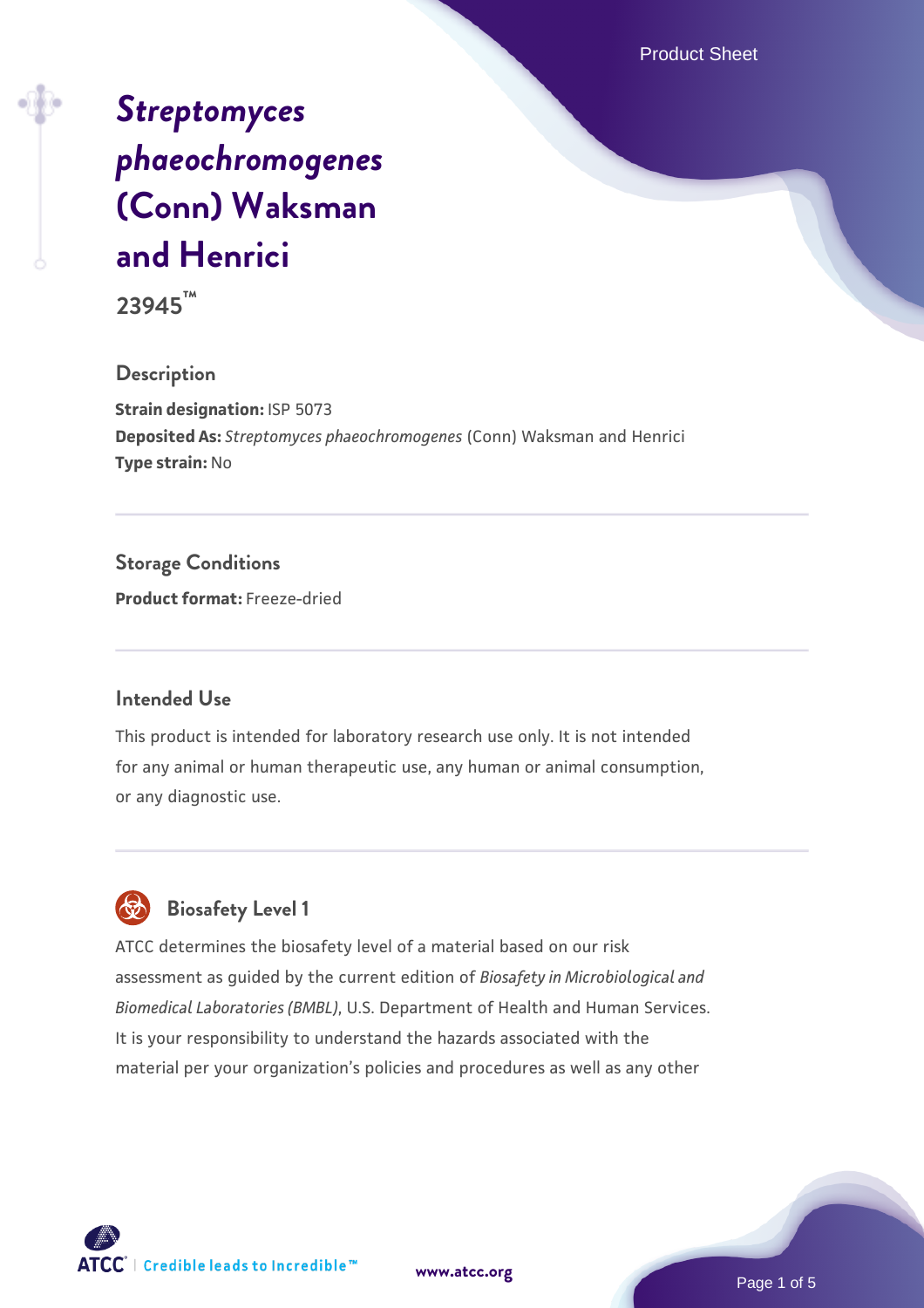**23945**

applicable regulations as enforced by your local or national agencies.

ATCC highly recommends that appropriate personal protective equipment is always used when handling vials. For cultures that require storage in liquid nitrogen, it is important to note that some vials may leak when submersed in liquid nitrogen and will slowly fill with liquid nitrogen. Upon thawing, the conversion of the liquid nitrogen back to its gas phase may result in the vial exploding or blowing off its cap with dangerous force creating flying debris. Unless necessary, ATCC recommends that these cultures be stored in the vapor phase of liquid nitrogen rather than submersed in liquid nitrogen.

## **Certificate of Analysis**

For batch-specific test results, refer to the applicable certificate of analysis that can be found at www.atcc.org.

## **Growth Conditions**

**Medium:**  [ATCC Medium 0196: Yeast malt extract medium ISP #2](https://www.atcc.org/-/media/product-assets/documents/microbial-media-formulations/1/9/6/atcc-medium-0196.pdf?rev=3ab98ce3034f46208b34017336aa4c86) **Temperature:** 26°C

## **Handling Procedures**

1. Open vial according to enclosed instructions.

2. From a single tube of #1877 broth (5 to 6 ml), withdraw approximately 0.6 to 1.0 ml with a Pasteur or 1.0 ml pipette and use to rehydrate the pellet.

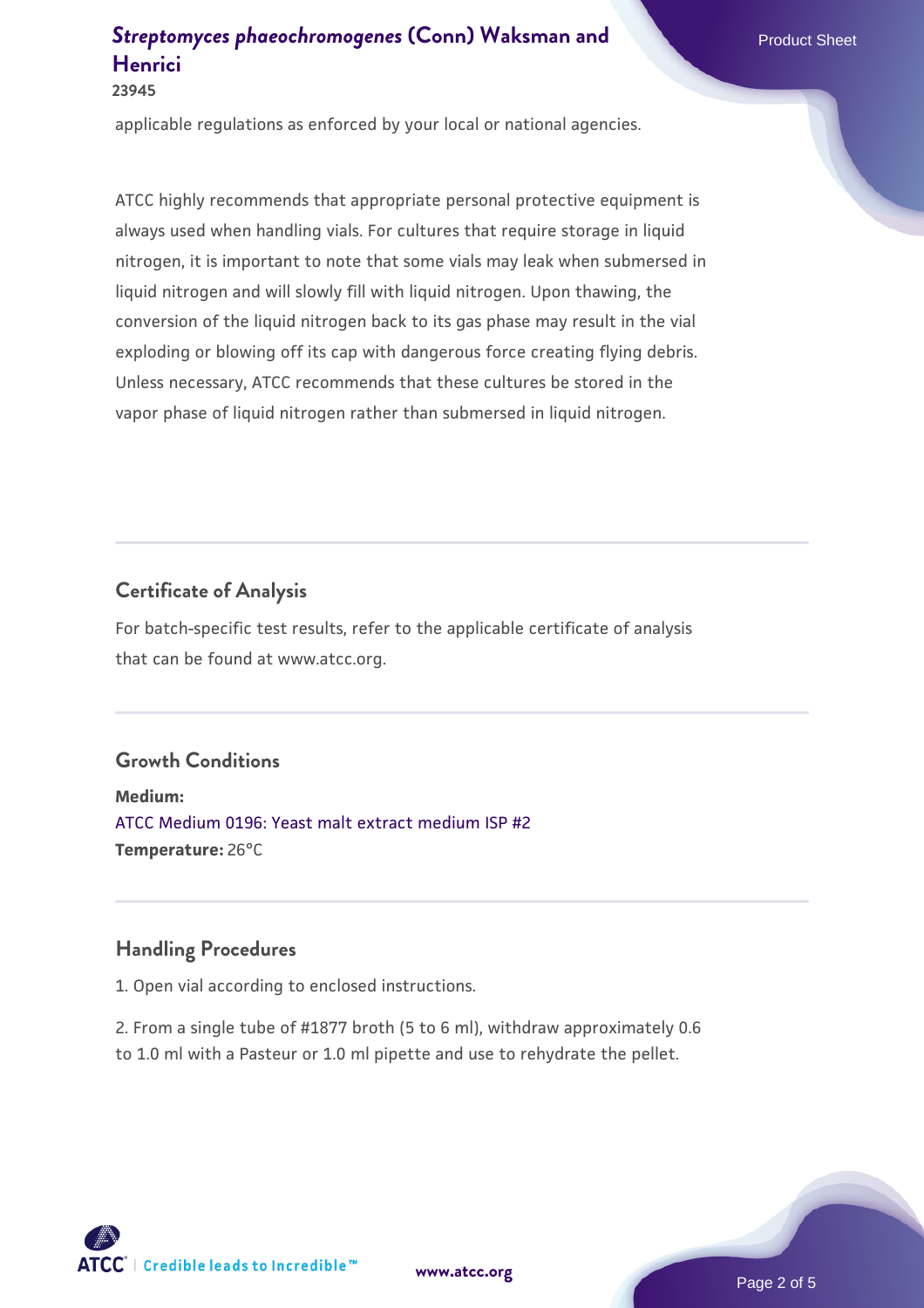3. Use 0.5ml of this suspension to inoculate a #196 slant and 0.1ml to inoculate #196 plates.

**4. Incubate tubes and plates at 26oC, under aerobic conditions, for 7 to 14 days.**

5. After 7 to 14 days of incubation, wash cells from the slant and transfer this broth to a new slant and plate. Incubate another 7 to 14 days under aerobic conditions. This second transfer and incubation is necessary for complete removal of the cryoprotectant, which can inhibit growth.

## **Material Citation**

If use of this material results in a scientific publication, please cite the material in the following manner: *Streptomyces phaeochromogenes* (Conn) Waksman and Henrici (ATCC 23945)

#### **References**

References and other information relating to this material are available at www.atcc.org.

## **Warranty**

The product is provided 'AS IS' and the viability of ATCC® products is warranted for 30 days from the date of shipment, provided that the customer has stored and handled the product according to the information included on the product information sheet, website, and Certificate of Analysis. For living cultures, ATCC lists the media formulation and reagents that have been found to be effective for the product. While other unspecified media and reagents may also produce satisfactory results, a change in the ATCC and/or depositor-recommended protocols may affect the

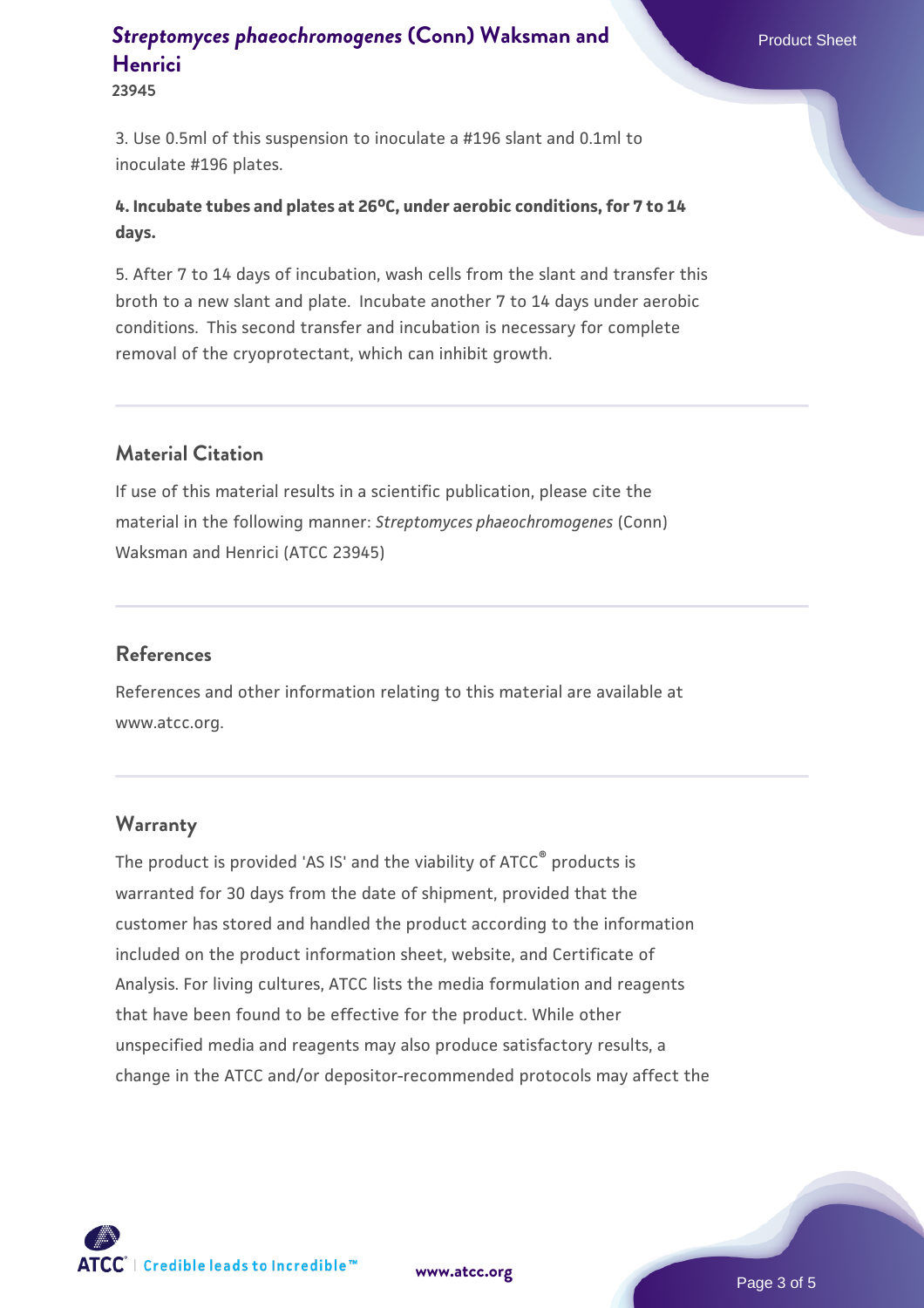#### **23945**

recovery, growth, and/or function of the product. If an alternative medium formulation or reagent is used, the ATCC warranty for viability is no longer valid. Except as expressly set forth herein, no other warranties of any kind are provided, express or implied, including, but not limited to, any implied warranties of merchantability, fitness for a particular purpose, manufacture according to cGMP standards, typicality, safety, accuracy, and/or noninfringement.

#### **Disclaimers**

This product is intended for laboratory research use only. It is not intended for any animal or human therapeutic use, any human or animal consumption, or any diagnostic use. Any proposed commercial use is prohibited without a license from ATCC.

While ATCC uses reasonable efforts to include accurate and up-to-date information on this product sheet, ATCC makes no warranties or representations as to its accuracy. Citations from scientific literature and patents are provided for informational purposes only. ATCC does not warrant that such information has been confirmed to be accurate or complete and the customer bears the sole responsibility of confirming the accuracy and completeness of any such information.

This product is sent on the condition that the customer is responsible for and assumes all risk and responsibility in connection with the receipt, handling, storage, disposal, and use of the ATCC product including without limitation taking all appropriate safety and handling precautions to minimize health or environmental risk. As a condition of receiving the material, the customer agrees that any activity undertaken with the ATCC product and any progeny or modifications will be conducted in compliance with all applicable laws, regulations, and guidelines. This product is provided 'AS IS' with no representations or warranties whatsoever except as expressly set forth herein and in no event shall ATCC, its parents, subsidiaries, directors, officers, agents, employees, assigns, successors, and affiliates be liable for indirect, special, incidental, or consequential damages of any kind in connection with